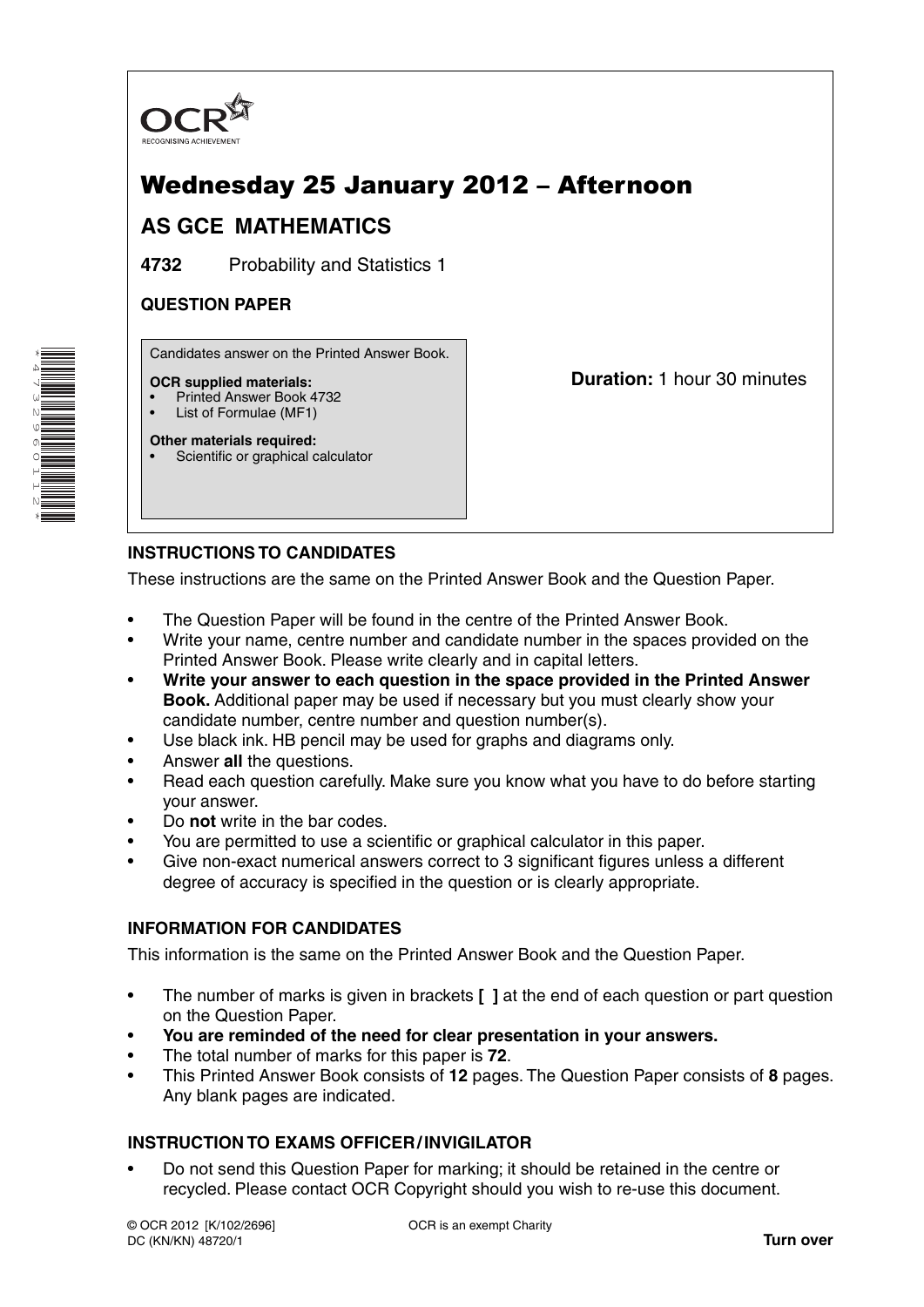**(i)** Find  $P(X \le 2)$ . **[3]** Person *A B C D E* Height (m)  $\begin{array}{|c|c|c|c|c|c|c|c|c|} \hline 1.72 & 1.63 & 1.77 & 1.68 & 1.74 \hline \end{array}$ Mass (kg)  $\begin{array}{|c|c|c|c|c|c|} \hline \end{array}$  75  $\begin{array}{|c|c|c|c|c|} \hline \end{array}$  64  $\begin{array}{|c|c|c|c|} \hline \end{array}$  60  $\begin{array}{|c|c|c|c|} \hline \end{array}$  70

**1** The probability distribution of a random variable *X* is shown in the table.

| $P(X=x)$ | 0.1 | 0.3 |  |
|----------|-----|-----|--|

 **(i)** Find *p*. **[2]**

 **(ii)** Find E(*X*). **[2]**

**2** In an experiment, the percentage sand content, *y*, of soil in a given region was measured at nine different depths, *x* cm, taken at intervals of 6 cm from 0 cm to 48 cm. The results are summarised below.

*n* = 9  $\Sigma x = 216$   $\Sigma x^2 = 7344$   $\Sigma y = 512.4$   $\Sigma y^2 = 30595$   $\Sigma xy = 10674$ 

- **(i)** State, with a reason, which variable is the independent variable. **[1]**
- **(ii)** Calculate the product moment correlation coefficient between *x* and *y*. **[3]**
- **(iii) (a)** Calculate the equation of the appropriate regression line. **[3]**
	- **(b)** This regression line is used to estimate the percentage sand content at depths of 25 cm and 100 cm. Comment on the reliability of each of these estimates. You are not asked to find the estimates. **[3]**
- **3** A random variable *X* has the distribution B(13, 0.12).

Two independent values of *X* are found.

 **(ii)** Find the probability that exactly one of these values is equal to 2. **[3]**

### **4 (a)** The table gives the heights and masses of 5 people.

Calculate Spearman's rank correlation coefficient. **[5]**

**(b)** In an art competition the value of Spearman's rank correlation coefficient,  $r_s$ , calculated from two judges' rankings was 0.75. A late entry for the competition was received and both judges ranked this entry lower than all the others. By considering the formula for  $r<sub>s</sub>$ , explain whether the new value of  $r<sub>s</sub>$ will be less than  $0.75$ , equal to  $0.75$ , or greater than  $0.75$ . **[3]**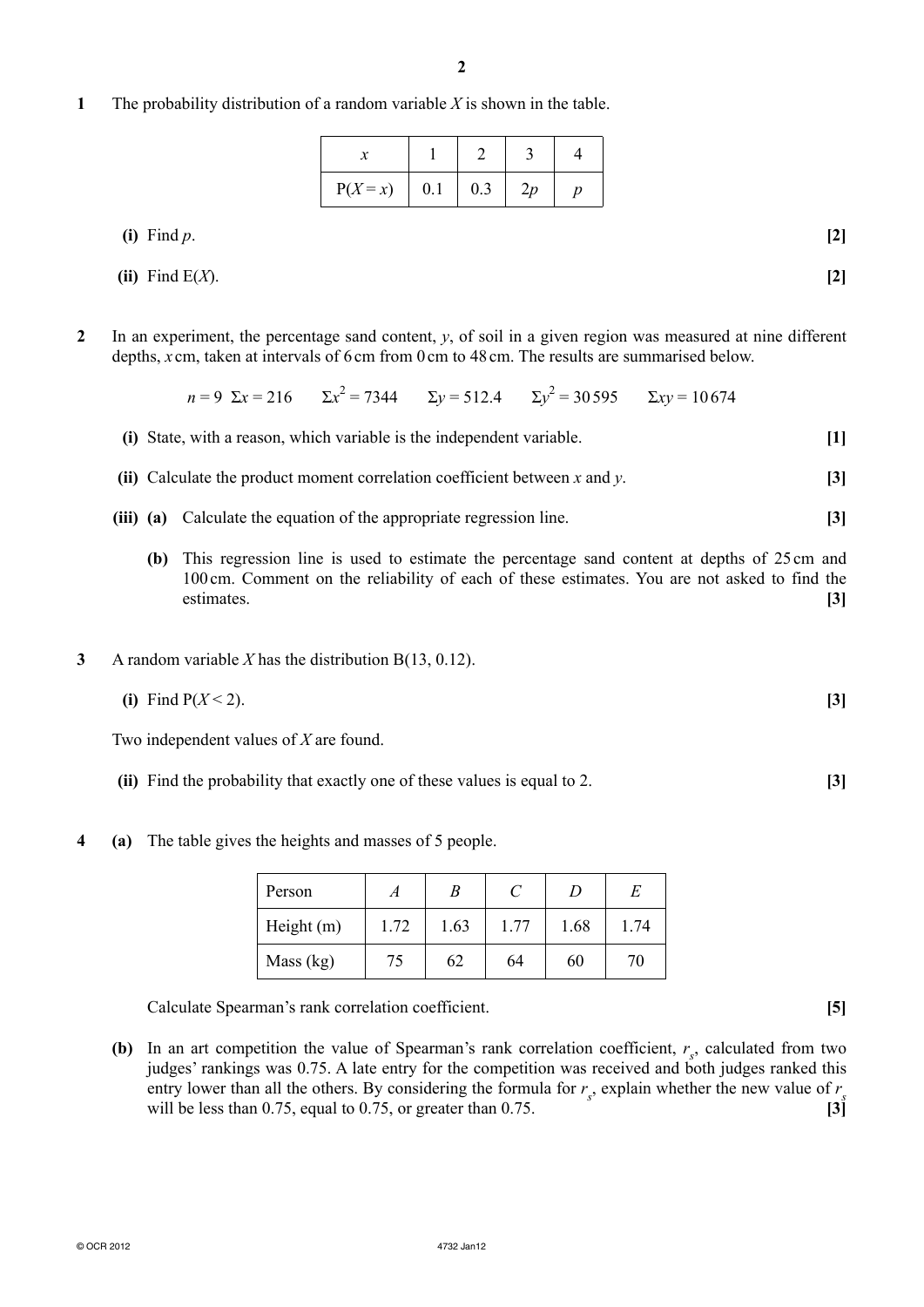**5** At a certain resort the number of hours of sunshine, measured to the nearest hour, was recorded on each of 21 days. The results are summarised in the table.

| Hours of sunshine | $1 - 3$ | $4 - 6$ | $7 - 9$ |  |
|-------------------|---------|---------|---------|--|
| Number of days    |         |         |         |  |

The diagram shows part of a histogram to illustrate the data. The scale on the frequency density axis is 2 cm to 1 unit.





- **(i)** (a) Calculate the frequency density of the  $1 3$  class.  $\begin{bmatrix} 1 \end{bmatrix}$ 
	- **(b)** Fred wishes to draw the block for the  $10 15$  class on the same diagram. Calculate the height, in centimetres, of this block. **[2]**
- **(ii)** A cumulative frequency graph is to be drawn. Write down the coordinates of the first two points that should be plotted. You are not asked to draw the graph. **[2]**
- **(iii) (a)** Calculate estimates of the mean and standard deviation of the number of hours of sunshine. **[5]**
	- **(b)** Explain why your answers are only estimates. **[1]**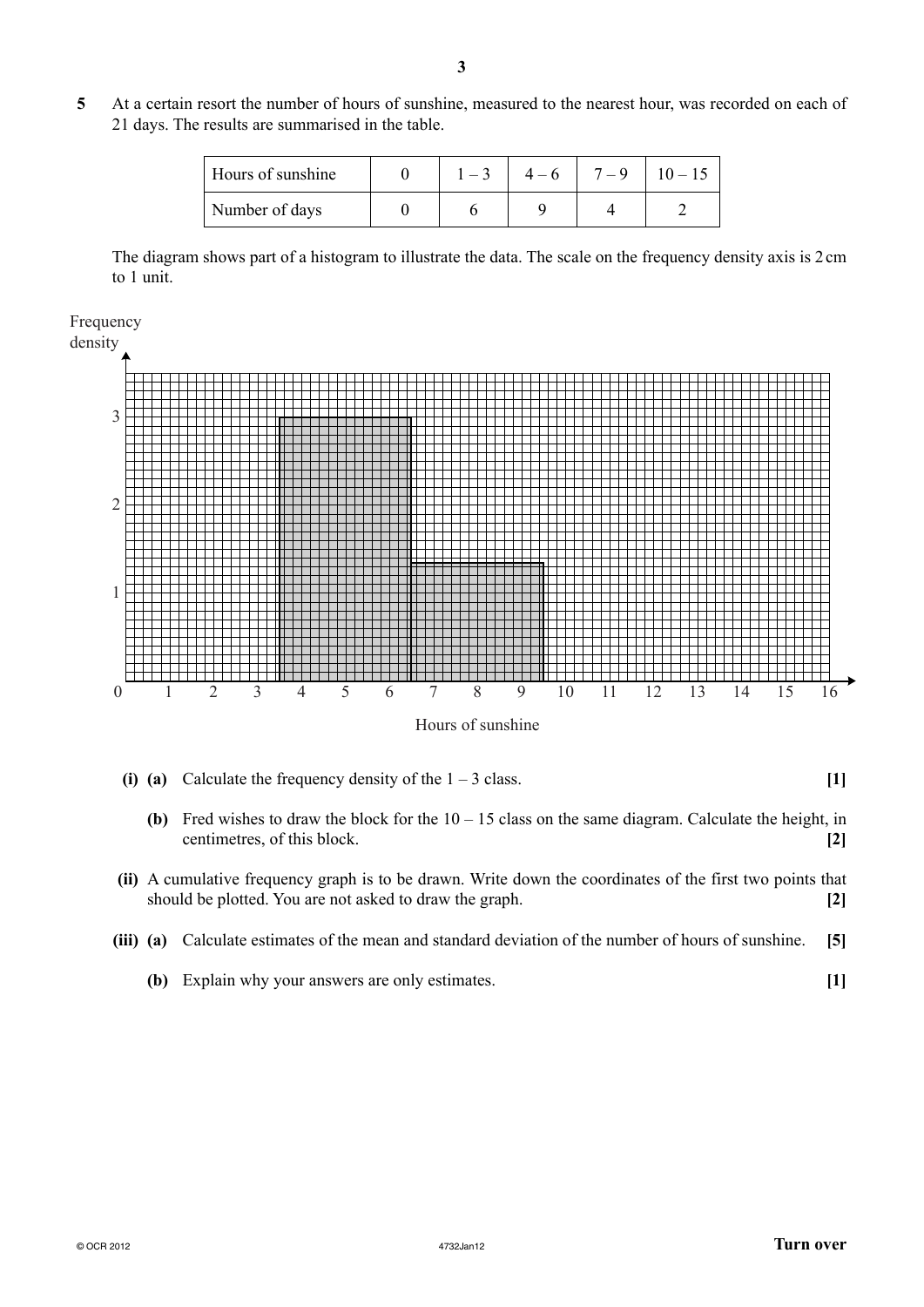

- (i) One of these variables has the distribution  $Geo(\frac{1}{2})$ . State, with a reason, which variable this is. [2]
- (ii) One of these variables has the distribution  $B(4, \frac{1}{2})$ . State, with reasons, which variable this is. [3]
- **7** 60% of the voters at a certain polling station are women. Voters enter the polling station one at a time. The number of voters who enter, up to and including the first woman, is denoted by *X*.
	- **(i)** State a suitable distribution that can be used as a model for *X*, giving the value(s) of any parameter(s). State also any necessary condition(s) for this distribution to be a good model. **[4]**

Use the distribution stated in part **(i)** to find

| (ii) $P(X = 4)$ ,    | $[2]$             |
|----------------------|-------------------|
| (iii) $P(X \ge 4)$ . | $\lceil 2 \rceil$ |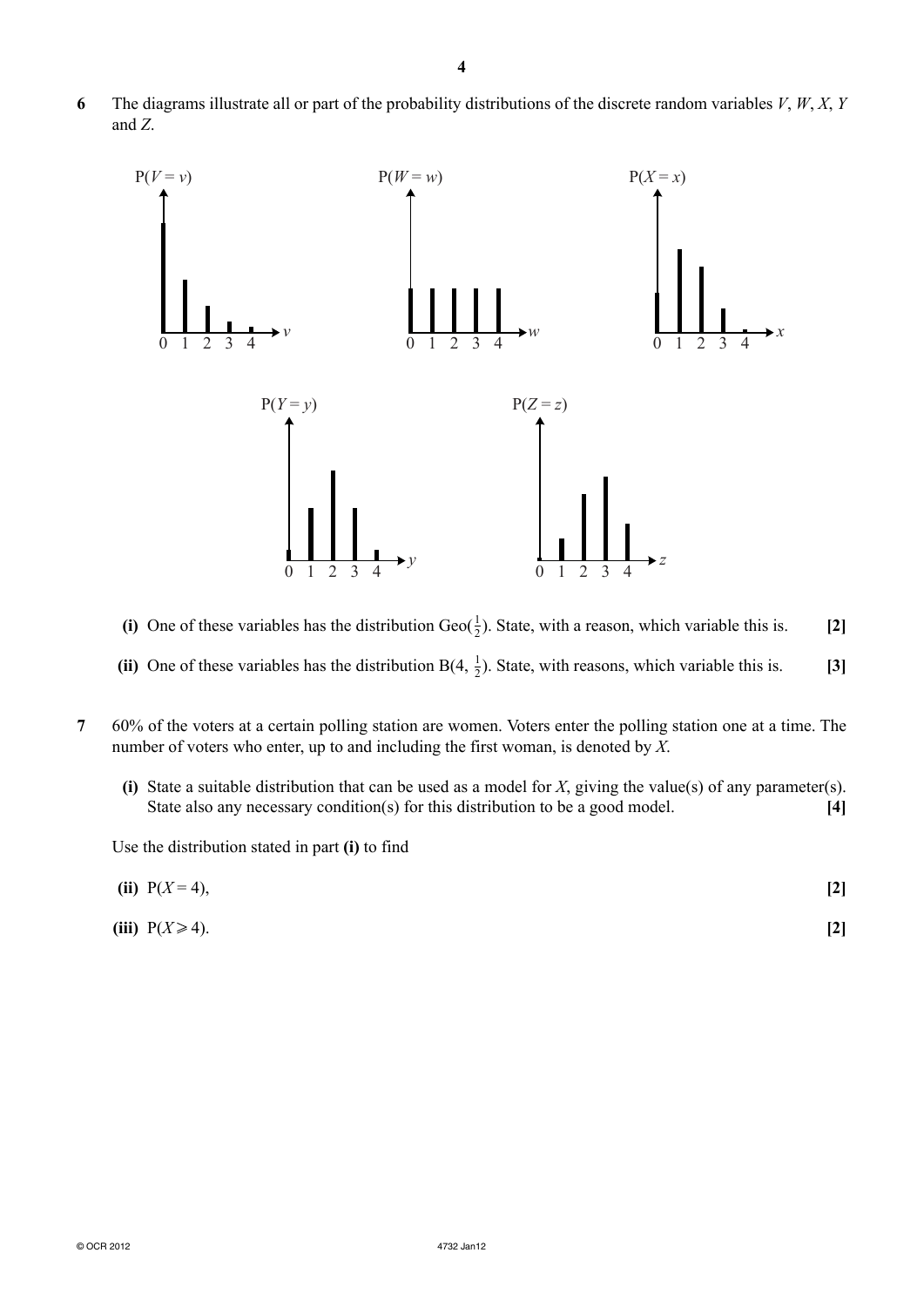- **8** On average, half the plants of a particular variety produce red flowers and the rest produce blue flowers.
	- **(i)** Ann chooses 8 plants of this variety at random. Find the probability that more than 6 plants produce red flowers. **[3]**
	- **(ii)** Karim chooses 22 plants of this variety at random.
		- **(a)** Find the probability that the number of these plants that produce blue flowers is equal to the number that produce red flowers. **[2]**
		- **(b)** Hence find the probability that the number of these plants that produce blue flowers is greater than the number that produce red flowers. **[3]**
- **9** A bag contains 9 discs numbered 1, 2, 3, 4, 5, 6, 7, 8, 9.
	- **(i)** Andrea chooses 4 discs at random, without replacement, and places them in a row.

| (a) How many different 4-digit numbers can be made?     | $\mathbf{[2]}$ |
|---------------------------------------------------------|----------------|
| (b) How many different odd 4-digit numbers can be made? | [3]            |

 **(ii)** Andrea's 4 discs are put back in the bag. Martin then chooses 4 discs at random, without replacement. Find the probability that

| (a) the 4 digits include at least 3 odd digits, |  |
|-------------------------------------------------|--|
| (b) the 4 digits add up to $28$ .               |  |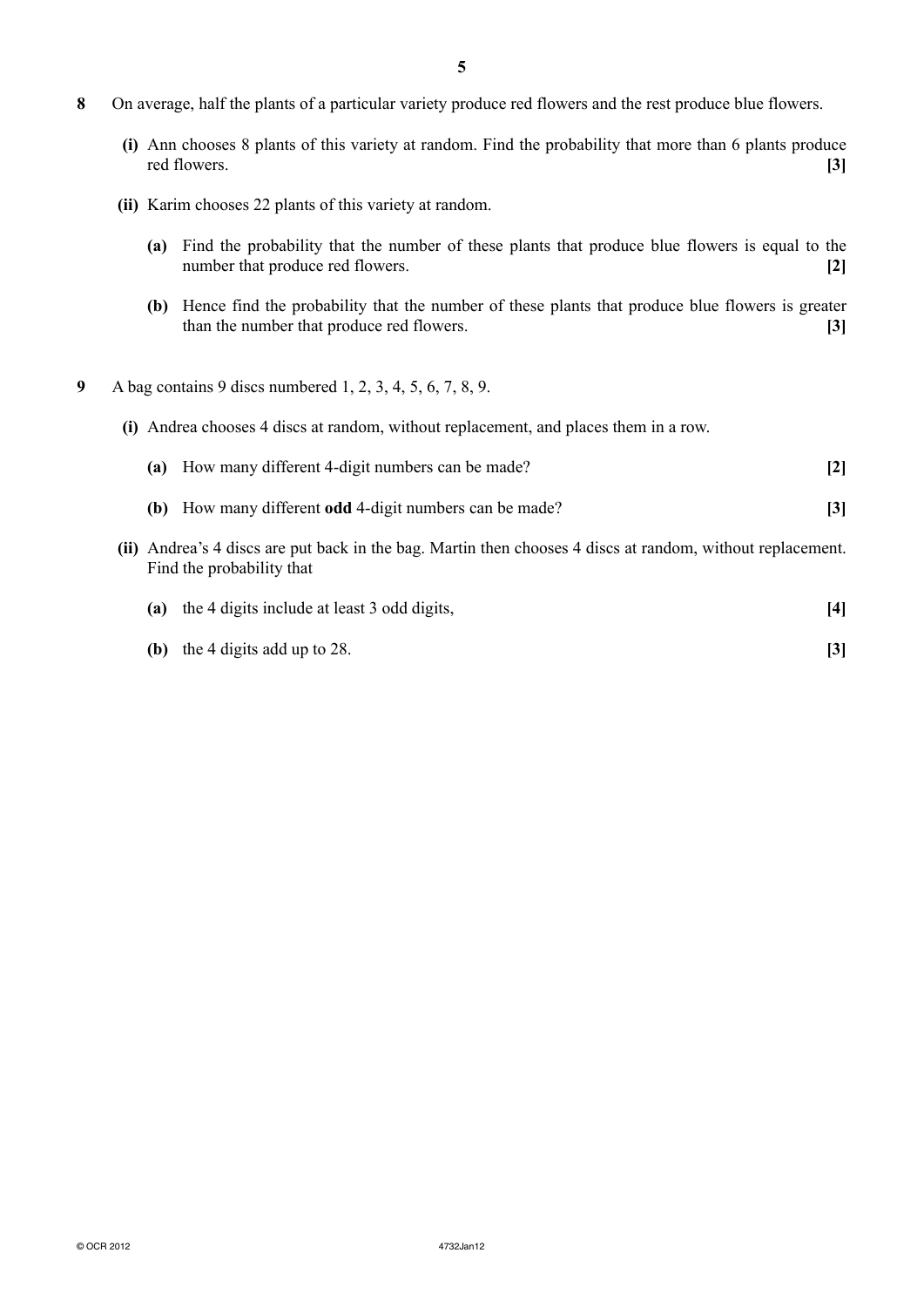#### **BLANK PAGE**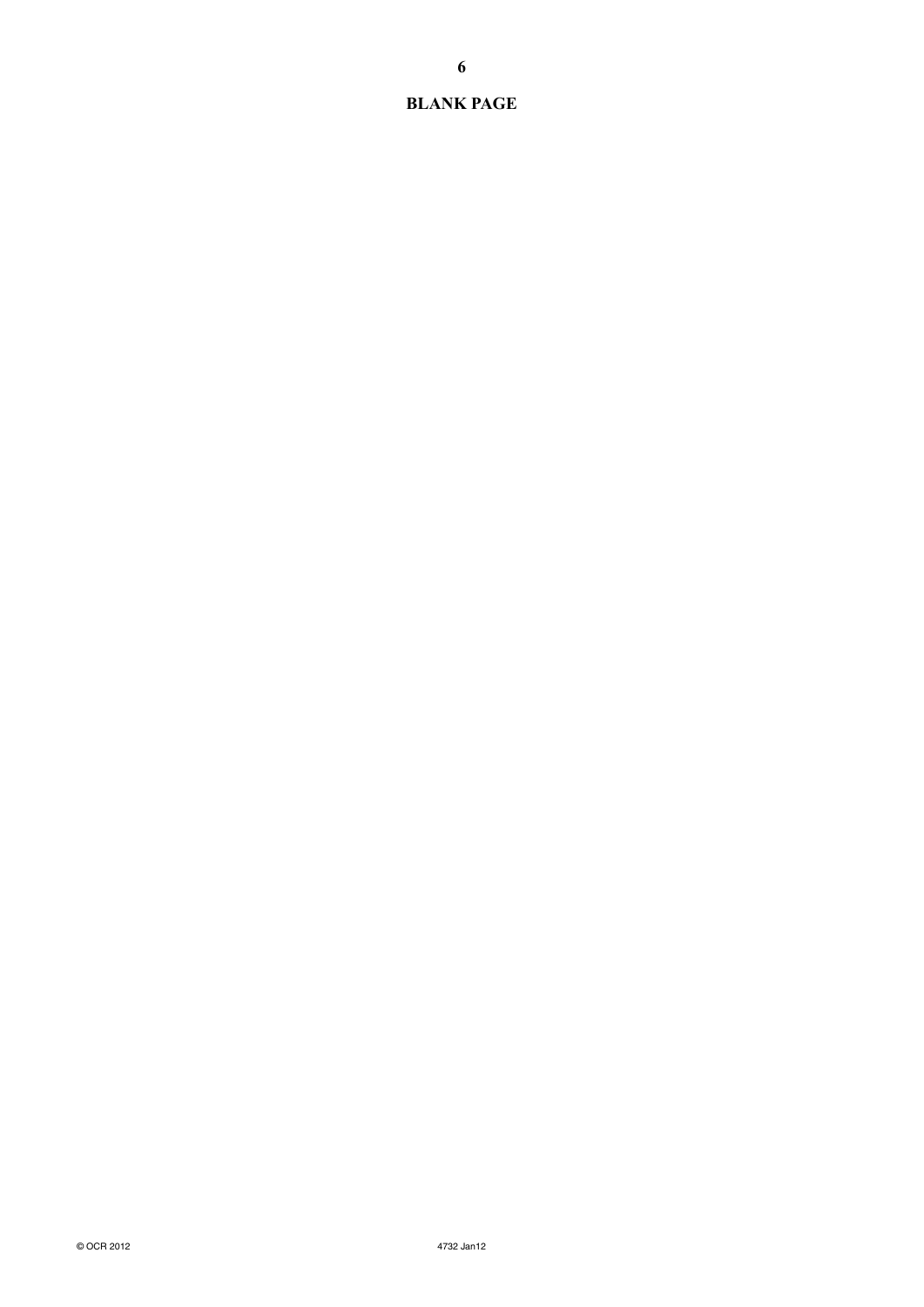#### **BLANK PAGE**